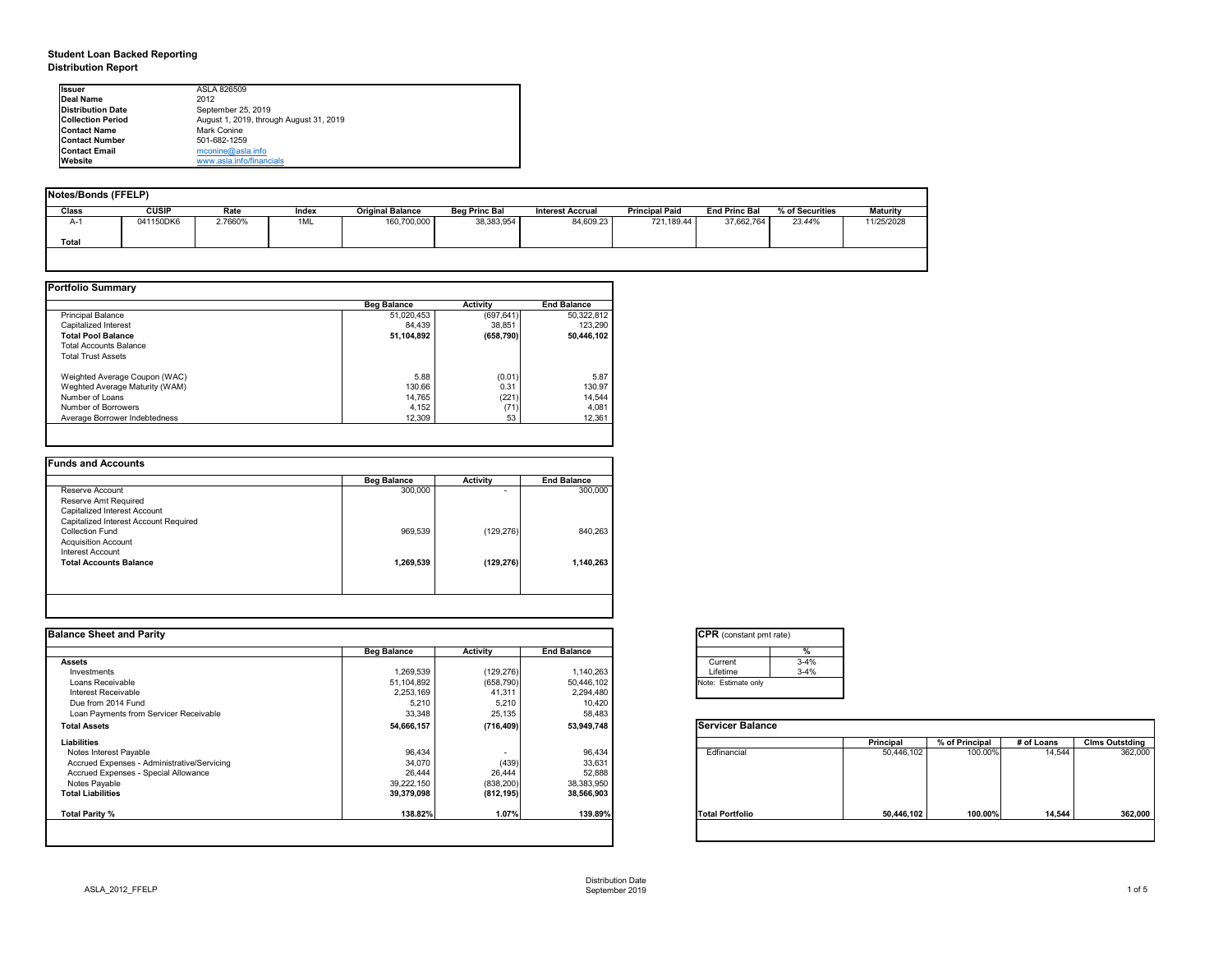# **Student Loan Backed Reporting Distribution Report**

### **Delinquency Status**

|                         | # of Loans       |               | <b>Principal</b> |               | % of Principal   |               | <b>WAC</b>       |               | <b>WARM</b>      |               |
|-------------------------|------------------|---------------|------------------|---------------|------------------|---------------|------------------|---------------|------------------|---------------|
|                         | <b>Beginning</b> | <b>Ending</b> | <b>Beginning</b> | <b>Ending</b> | <b>Beginning</b> | <b>Ending</b> | <b>Beginning</b> | <b>Ending</b> | <b>Beginning</b> | <b>Ending</b> |
| In School               | 22               | 22            | 100,029          | 100,029       | 0.20%            | 0.20%         | 6.27             | 6.27          | 118.42           | 118.42        |
| Grace                   |                  |               | 4,375            | 4,375         | 0.01%            | 0.01%         | 6.80             | 6.80          | 120.00           | 120.00        |
| Repayment               |                  |               |                  |               |                  |               |                  |               |                  |               |
| Current                 | 9,279            | 9,210         | 29,872,476       | 29,600,090    | 58.45%           | 58.68%        | 6.10             | 6.10          | 143.89           | 143.96        |
| 31-60 Days Delinquent   | 202              | 322           | 762,047          | 1,237,031     | 1.49%            | 2.45%         | 6.09             | 6.04          | 113.45           | 131.66        |
| 61-90 Days Delinquent   | 208              | 156           | 934,236          | 624,344       | 1.83%            | 1.24%         | 6.37             | 6.05          | 122.15           | 116.35        |
| 91-120 Days Delingent   | 243              | 154           | 1,030,368        | 658,098       | 2.02%            | 1.30%         | 6.10             | 6.33          | 119.16           | 125.97        |
| 121-180 Days Delinquent | 269              | 323           | 1,071,438        | 1,363,052     | 2.10%            | 2.70%         | 6.14             | 6.18          | 111.30           | 114.83        |
| 181-270 Days Delinquent | 198              | 246           | 744,391          | 974,960       | 1.46%            | 1.93%         | 6.22             | 6.23          | 122.75           | 112.45        |
| 271+ Days Delinquent    | 66               | 75            | 326,006          | 284,588       | 0.64%            | 0.56%         | 6.33             | 6.29          | 104.86           | 102.48        |
| <b>Total Repayment</b>  | 10,465           | 10,486        | 34,740,963       | 34,742,163    | 67.98%           | 68.87%        | 6.11             | 6.11          | 140.08           | 140.32        |
| Forbearance             | 2,707            | 2,563         | 10,679,245       | 10,264,260    | 20.90%           | 20.35%        | 6.19             | 6.19          | 127.61           | 129.54        |
| Deferment               | 1,493            | 1,408         | 5,330,335        | 4,987,349     | 10.43%           | 9.89%         | 6.06             | 6.07          | 128.80           | 126.43        |
| Claims in Progress      | 76               | 63            | 249,945          | 347,926       | 0.49%            | 0.69%         | 5.99             | 6.12          | 116.31           | 125.25        |
| <b>Claims Denied</b>    |                  |               |                  |               |                  |               |                  |               |                  |               |
| <b>Total Portfolio</b>  | 14,765           | 14,544        | 51,104,892       | 50,446,102    | 100.00%          | 100.00%       | 6.12             | 6.12          | 136.14           | 136.61        |

|                                     | # of Loans       |               | <b>Principal</b> |               | % of Principal |               | <b>WAC</b>       |        | <b>WARM</b>      |               |
|-------------------------------------|------------------|---------------|------------------|---------------|----------------|---------------|------------------|--------|------------------|---------------|
|                                     | <b>Beginning</b> | <b>Ending</b> | <b>Beginning</b> | <b>Ending</b> | Beginning      | <b>Ending</b> | <b>Beginning</b> | Ending | <b>Beginning</b> | <b>Ending</b> |
| Current                             | 9,279            | 9,210         | 29,872,476       | 29,600,090    | 85.99%         | 85.20%        | 6.10             | 6.10   | 143.89           | 143.96        |
| 31-60 Days Delinquent               | 202              | 322           | 762,047          | 1,237,031     | 2.19%          | 3.56%         | 6.09             | 6.04   | 113.45           | 131.66        |
| 61-90 Days Delinquent               | 208              | 156           | 934,236          | 624,344       | 2.69%          | 1.80%         | 6.37             | 6.05   | 122.15           | 116.35        |
| 91-120 Days Delingent               | 243              | 154           | 1,030,368        | 658,098       | 2.97%          | 1.89%         | 6.10             | 6.33   | 119.16           | 125.97        |
| 121-180 Days Delinquent             | 269              | 323           | 1,071,438        | 1,363,052     | 3.08%          | 3.92%         | 6.14             | 6.18   | 111.30           | 114.83        |
| 181-270 Days Delinquent             | 198              | 246           | 744,391          | 974,960       | 2.14%          | 2.81%         | 6.22             | 6.23   | 122.75           | 112.45        |
| 271+ Days Delinquent                | 66               |               | 326,006          | 284,588       | 0.94%          | 0.82%         | 6.33             | 6.29   | 104.86           | 102.48        |
| <b>Total Portfolio in Repayment</b> | 10,465           | 10,486        | 34,740,963       | 34,742,163    | 100.00%        | 100.00%       | 6.11             | 6.11   | 140.08           | 140.32        |

| Portfolio by Loan Type                |                  |               |                  |                  |                  |                |                  |        |                  |               |
|---------------------------------------|------------------|---------------|------------------|------------------|------------------|----------------|------------------|--------|------------------|---------------|
|                                       | # of Loans       |               |                  | <b>Principal</b> |                  | % of Principal | <b>WAC</b>       |        | <b>WARM</b>      |               |
|                                       | <b>Beginning</b> | <b>Ending</b> | <b>Beginning</b> | <b>Ending</b>    | <b>Beginning</b> | <b>Ending</b>  | <b>Beginning</b> | Ending | <b>Beginning</b> | <b>Ending</b> |
| <b>Subsidized Consolidation Loans</b> |                  |               |                  |                  |                  |                |                  |        |                  |               |
| Unsubsidized Consolidation Loans      |                  |               |                  |                  |                  |                |                  |        |                  |               |
| <b>Subsidized Stafford Loans</b>      | 8,322            | 8,189         | 23,210,347       | 22,892,778       | 45.42%           | 45.38%         | 6.03             | 6.03   | 125.83           | 126.26        |
| Unsubsidized Stafford Loans           | 6,238            | 6,152         | 26,592,834       | 26,263,372       | 52.04%           | 52.06%         | 6.11             | 6.11   | 146.09           | 146.63        |
| PLUS/GradPLUS Loans                   | 205              | 203           | 1,301,711        | 1,289,952        | 2.55%            | 2.56%          | 8.19             | 8.19   | 116.67           | 116.25        |
| SLS Loans                             |                  |               |                  |                  |                  |                |                  |        |                  |               |
| <b>Total Portfolio</b>                | 14,765           | 14,544        | 51,104,892       | 50,446,102       | 100.00%          | 100.00%        | 6.12             | 6.12   | 136.14           | 136.61        |

|                                            |                  | # of Loans    |                  | <b>Principal</b> |                  | % of Principal |                  | <b>WAC</b> |                  | <b>WARM</b> |  |
|--------------------------------------------|------------------|---------------|------------------|------------------|------------------|----------------|------------------|------------|------------------|-------------|--|
|                                            | <b>Beginning</b> | <b>Ending</b> | <b>Beginning</b> | <b>Ending</b>    | <b>Beginning</b> | <b>Ending</b>  | <b>Beginning</b> | Ending     | <b>Beginning</b> | Ending      |  |
| Graduate / 4-Year Loans                    | 11,375           | 11,205        | 40,735,811       | 40,212,216       | 79.71%           | 79.71%         | 6.13             | 6.13       | 135.61           | 135.95      |  |
| 2-Year Loans                               | 3,120            | 3,076         | 9,717,392        | 9,585,883        | 19.01%           | 19.00%         | 6.12             | 6.11       | 138.60           | 139.51      |  |
| Proprietary / Technical / Vocational Loans | 270              | 263           | 651,690          | 648,002          | 1.28%            | 1.28%          | 6.07             | 6.08       | 132.75           | 134.33      |  |
| Unknown (Consolidation) Loans              |                  |               |                  |                  |                  |                |                  |            |                  |             |  |
| Other Loans                                |                  |               |                  |                  |                  |                |                  |            |                  |             |  |
| <b>Total Portfolio</b>                     | 14,765           | 14,544        | 51,104,892       | 50,446,102       | 100.00%          | 100.00%        | 6.12             | 6.12       | 136.14           | 136.61      |  |

|                        | # of Loans       | <b>Principal</b> |                  | % of Principal |                  |               |
|------------------------|------------------|------------------|------------------|----------------|------------------|---------------|
|                        | <b>Beginning</b> | <b>Ending</b>    | <b>Beginning</b> | <b>Ending</b>  | <b>Beginning</b> | <b>Ending</b> |
| <b>Fixed Loans</b>     | 8,570            | 8,441            | 34,025,587       | 33,587,626     | 66.58%           | 66.58%        |
| Variable Loans         | 6,195            | 6,103            | 17,079,305       | 16,858,476     | 33.42%           | 33.42%        |
| T-Bill Loans           | 6,195            | 6,103            | 17,079,305       | 16,858,476     | 33.42%           | 33.42%        |
| <b>CMT Loans</b>       |                  |                  |                  |                |                  |               |
| <b>Total Portfolio</b> | 14,765           | 14,544           | 51,104,892       | 50,446,102     | 100.00%          | 100.00%       |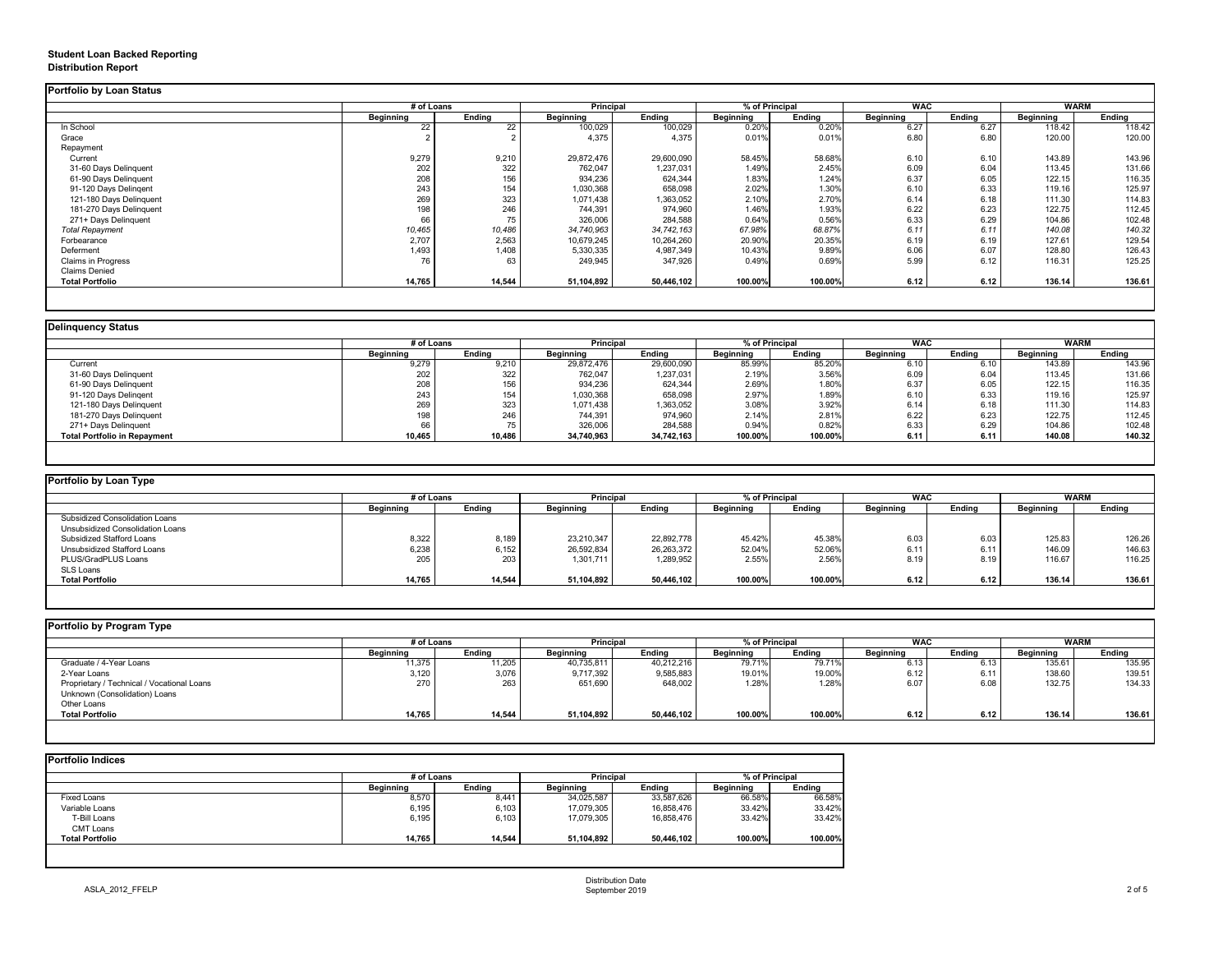**Distribution Date** September 25, 2019<br>**Collection Period** August 1, 2019, through August **Collection Period** August 1, 2019, through August 31, 2019

## **Collection Activity**

| <b>Collection Account</b>                                                                    | as of 8/31/2019 |
|----------------------------------------------------------------------------------------------|-----------------|
| Beginning Balance - August 1, 2019                                                           | 969,538         |
| <b>Collection Amount Received</b>                                                            | 838,422         |
| <b>Recoveries</b>                                                                            |                 |
| Reserve Account                                                                              |                 |
| <b>Excess of Required Reserve Account</b>                                                    |                 |
| Interest on Investment Earnings                                                              | 2,676           |
| Capitalized Interest Account (after a stepdown or release date)                              |                 |
| <b>Acquisition Account</b>                                                                   |                 |
| Payments from Guarantor                                                                      |                 |
| Transfer from 2010 Collection Fund for correction of error                                   |                 |
| <b>Required Repurchases</b>                                                                  |                 |
| Special Allowance Payable to Department of Education                                         |                 |
| <b>Consolidation Rebate Fees</b>                                                             |                 |
| <b>Rating Agency Surveillance Fees</b>                                                       |                 |
| Principal payments, interest payments, administration fees, servicing fees, and trustee fees | (970, 372)      |
| <b>Other Amounts Received in Collection</b>                                                  |                 |
| <b>Total Available Funds</b>                                                                 | 840,263         |

| <b>Fees Due for Current Period</b> | as of 8/31/2019 |
|------------------------------------|-----------------|
| Indenture Trustee Fees             | 833.33          |
| <b>Servicing Fees</b>              | 29,427          |
| <b>Administration Fees</b>         | 4,204           |
| Late Fees                          |                 |
| <b>Other Fees</b>                  |                 |
| <b>Total Fees</b>                  | 34,464.33       |

| <b>Cumulative Default Rate</b>                                                                      | as of 8/31/2019 |
|-----------------------------------------------------------------------------------------------------|-----------------|
| Current Period Defaults (\$)                                                                        | 134,659.21      |
| Cumulative Defaults (\$)                                                                            | 43,284,787.06   |
| Cumulative Default (% of original pool balance)                                                     | 26.96%          |
| Cumulative Default (% of cumulative entered repayment balance) <sup>a</sup>                         | 85.98%          |
| Current Period Payments (Recoveries) from Guarantor (\$)                                            | 241,415.44      |
| Current Period Borrower Recoveries (\$)                                                             | n/a             |
| Cumulative Recoveries $(\$)^b$                                                                      | \$40,626,577.26 |
| Cumulative Recovery Rate (%)                                                                        | 93.86%          |
| Cumulative Net Loss Rate (%)                                                                        | 1.66%           |
| Servicer Reject Rate (FFELP) (%)                                                                    |                 |
| Cumulative Servicer Reject Rate (FFELP) (%)                                                         |                 |
| Repayment balance includes all repayment loans with the exception of balances in claim status<br>a) |                 |
| Cumulative Recoveries includes 97% of claims in progress balances<br>b)                             |                 |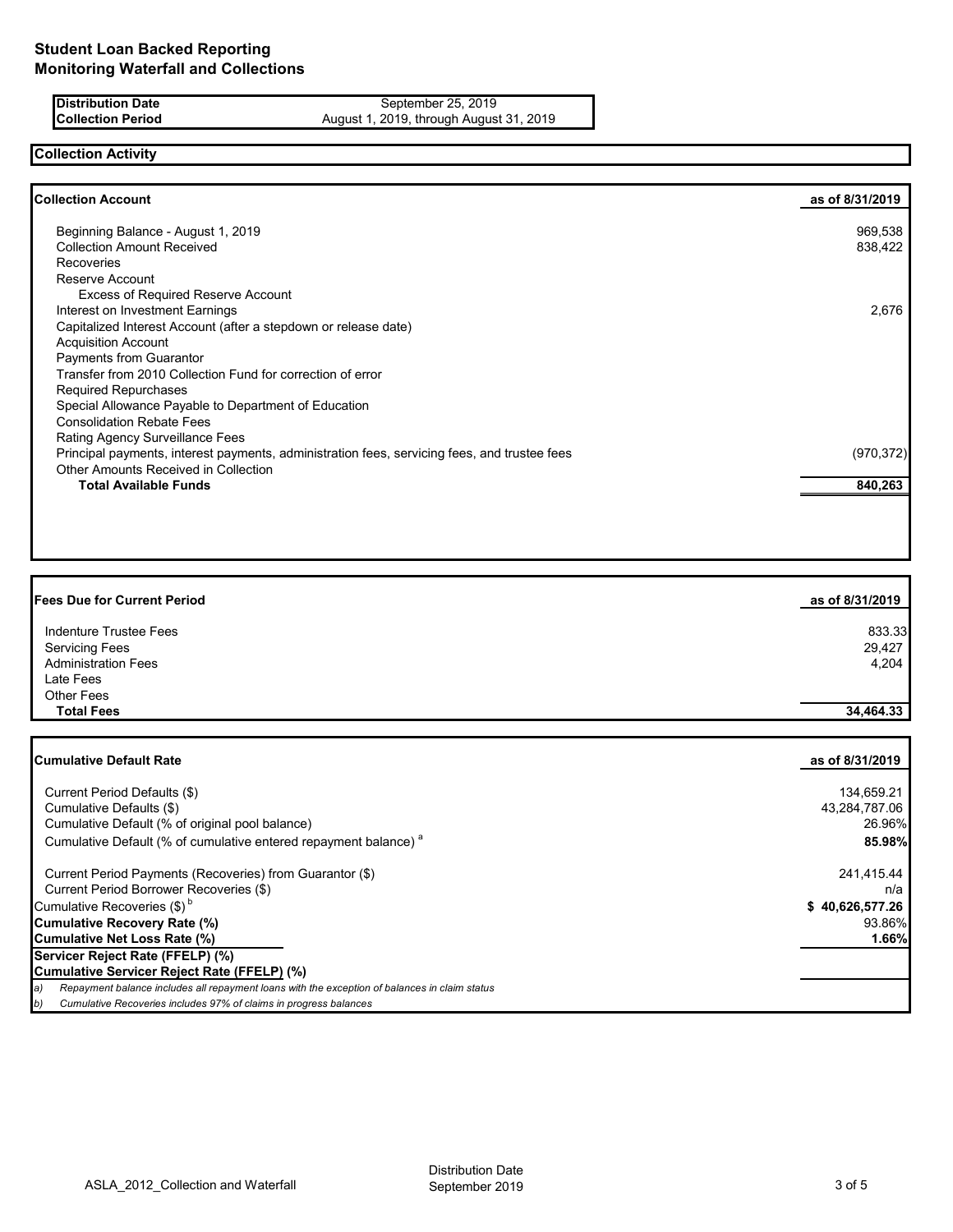## **Waterfall Activity**

| <b>Waterfall for Distribution</b>                                                         | <b>Amount Due</b> | <b>Amount Remaining</b> |
|-------------------------------------------------------------------------------------------|-------------------|-------------------------|
| <b>Total Available Funds</b>                                                              |                   | 840,263                 |
| First: Payments under any Joint Sharing Agreement                                         |                   |                         |
| <b>Second: Trustee Fees</b>                                                               | 833.33            | 839,430                 |
| Third: Servicing Fees and Backup Servicing Fees                                           | 29,427            | 810,003                 |
| <b>Fourth: Administration Fees</b>                                                        | 4,204             | 805,799                 |
| <b>Fifth: Noteholder Interest</b>                                                         | 84,609.23         | 721,190                 |
| Sixth: Reinstate the balance of the Reserve Fund up to the Specified Reserve Fund Balance |                   |                         |
| Seventh: Noteholder Principal, until paid in full                                         | 721,189.44        | $\mathbf{0}$            |
|                                                                                           |                   |                         |

| <b>Principal and Interest Distributions</b> | Class A-1  |
|---------------------------------------------|------------|
|                                             |            |
| Monthly Interest Due                        | 84,609.23  |
| Monthly Interest Paid                       | 84,609.23  |
| Interest Shortfall                          | 0          |
| Interest Carryover Due                      | 0          |
| Interest Carryover Paid                     | 0          |
| Interest Carryover                          | $\Omega$   |
| Monthly Principal Distribution Amount       | 721,189.44 |
| <b>Monthly Principal Paid</b>               | 721,189.44 |
| Shortfall                                   | 0          |
| <b>Total Distribution Amount</b>            | 805,798.67 |
|                                             |            |